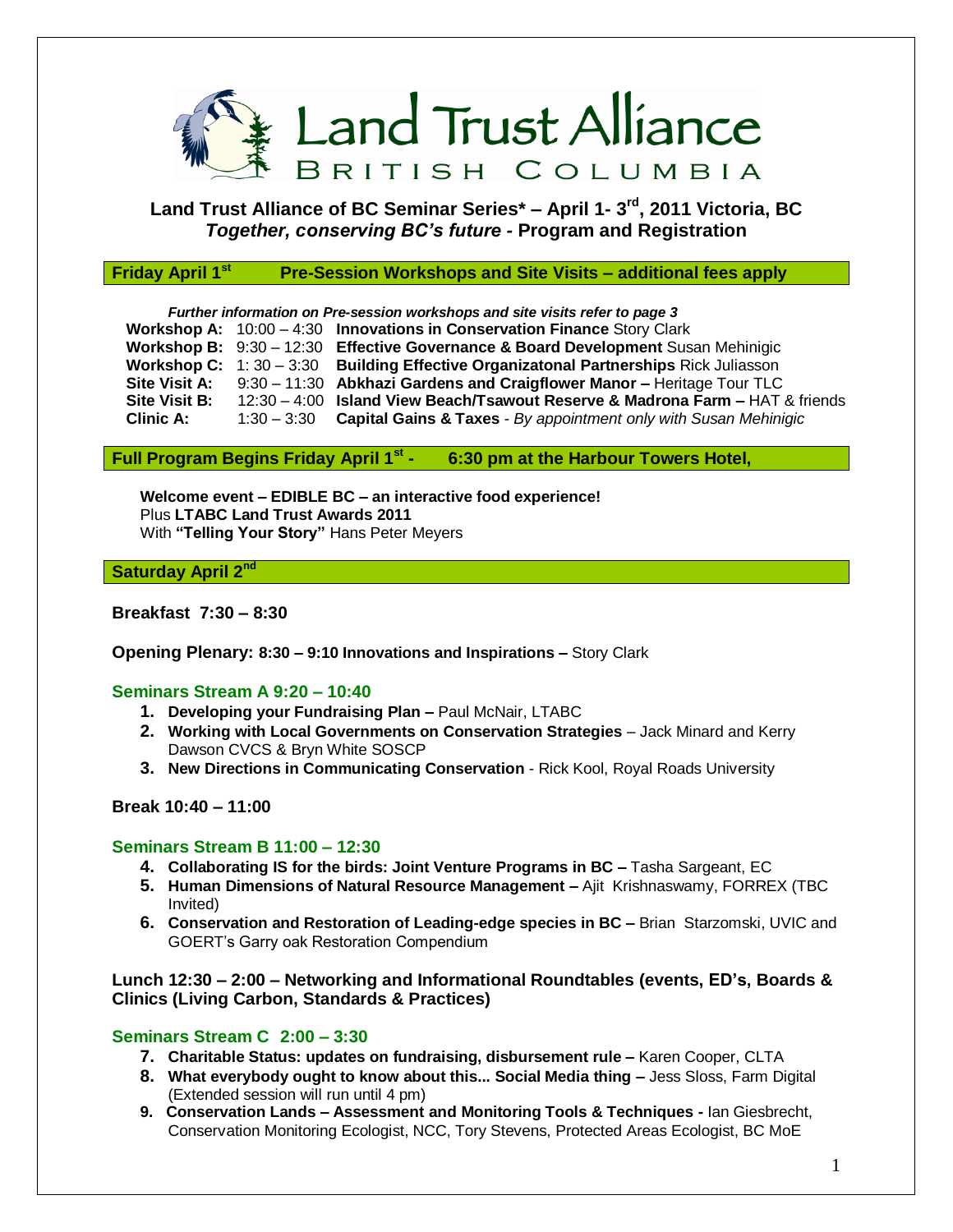**Saturday, April 2nd Afternoon & Evening Events** 

| 3:45           | <b>Land Trust Alliance of BC Annual General Meeting</b>                              |  |  |
|----------------|--------------------------------------------------------------------------------------|--|--|
| 6:00           | Dinner, LTABC Member Awards,                                                         |  |  |
|                | <b>Presentation</b> "Climate Change and Conserving Nature: Trends, Opportunities and |  |  |
|                | Challenges" Richard Hebda                                                            |  |  |
| $8:30 - 10:30$ | <b>Musical Event</b>                                                                 |  |  |

# **Sunday, April 3rd**

#### **Breakfast 7:30 – 8:30**

#### **Seminars Stream D 8:30 – 10:00**

- **10. Land Trusts and Agricultural Lands: Tools, Adaptations, Planning and Ideas** Nichola Walkden TLC
- **11. First Nations' Stewardship & Cultural Programs –** Ken Cossey Tsawout & ALENENEC Learning from Homeland - Tie Swallow
- **12. What's New about Conservation Covenants?** Kathleen Sheppard TLC, Nuala Murphy ITF
- **Break 10:00 – 10:30 (10:20 Closing remarks and draw for 2012 Registration (winner must be present!)**

#### **Seminars Stream E 10:30 – 12:00**

- **13. Species at Risk: tales of engagement by 3 land trusts - a panel discussion** Todd Carnahan HAT, Robin Annschild SSIC, Andrew Harcombe NCC, facilitated by Chris Junck GOERT
- **14. GIS from local community use to wider Landscape modeling –** Keith Erickson Galiano, Nuala Murphy & Mark van Backel ITF
- **15. Insurance – Protecting your land trust –** Ralph Libby, Megson FitzPatrick

#### **Acronyms**

| AFoCLT       | American Friends of Canadian Land Trusts  | ITF. | Islands Trust Fund                            |
|--------------|-------------------------------------------|------|-----------------------------------------------|
| BC MoE       | <b>BC Ministry of Environment</b>         |      | LTABC Land Trust Alliance of BC               |
| <b>CLTA</b>  | <b>Canadian Land Trust Alliance</b>       | MoE  | Ministry of Environment, BC                   |
| <b>CVCS</b>  | <b>Comox Valley Conservation Strategy</b> | MF   | Megson Fitzpatrick                            |
| EC.          | Environment Canada                        | NCC  | Nature Conservancy of Canada                  |
|              | FORREX Forum for Research & Extension on  |      | SOSCP South Okanagan-Similkameen Conservation |
|              | <b>Natural Resources</b>                  |      | Program                                       |
| <b>GOERT</b> | Garry Oak Ecosystems Recovery Team        | TLC  | The Land Conservancy of BC                    |
| HAT          | <b>Habitat Acquisition Trust</b>          |      |                                               |

### **With many thanks for financial support from:**

**Environment Canada - Canadian Wildlife Service, Islands Trust Fund, The Real Estate Foundation of British Columbia, Vancouver Foundation VanCity**

**(\*program as of January 18 2011 subject to change)**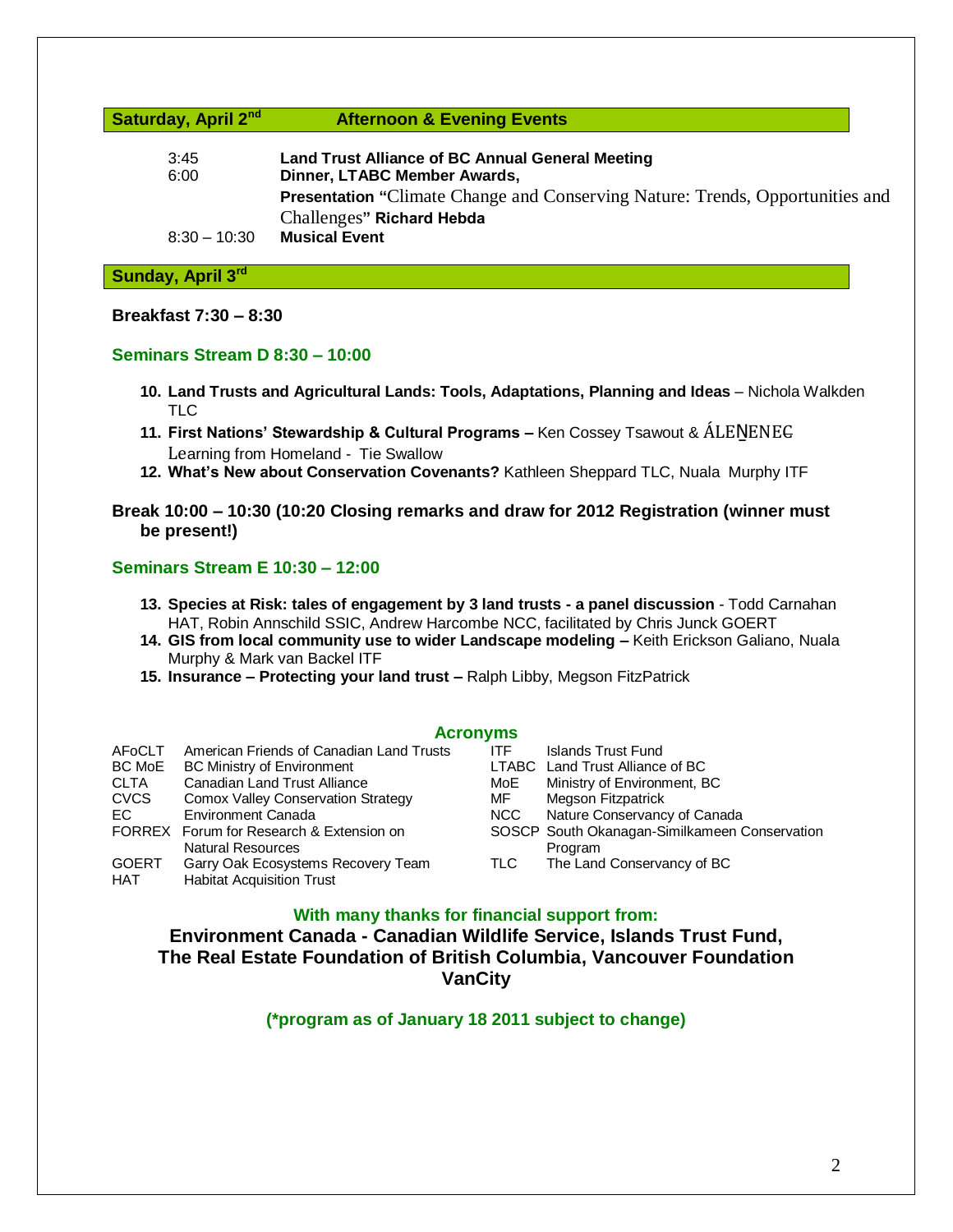# **Descriptions of Friday Workshops and Local Site Visits**

#### **Workshops:**

#### **A: Innovative Conservation Finance & Funding Strategies – Story Clark 9:30 – 4:00 Harbour Towers**

To pay for land protection, land trusts must use private and public funding sources and other diverse and innovative sources wherever they can be found. Land trust transactions are often made possible by prudent financing from private, commercial and public sources. Given present economic challenges, it is especially fortunate that conservationists are very creative at mixing and matching these techniques and finding new revenue opportunities, and that this innovation is expanding financial options for conservation. Many of these strategies and innovations, however, are not well known to the general conservation community despite their benefits to conservation.

This highly interactive, very fast-paced workshop will survey an extensive array of revenuegenerating and financing techniques, imaginative strategies, funding trends, and offer supporting case studies. It will help organizations position themselves to expand their funding and financing toolkit whether they are small, volunteer land trusts or much larger, staffed organizations. Attendees will work

through real-world funding challenges and be supported in finding funding and financing strategies for their specific needs. Audience participation, current case studies and the presenter's extensive knowledge of innovating practices and practitioners and funders will help participants identify support networks for various techniques.

| <b>Workshop Registration Fee: Members \$95</b> | <b>Associate Members \$120</b> | Non-Members \$150 |
|------------------------------------------------|--------------------------------|-------------------|
|------------------------------------------------|--------------------------------|-------------------|

#### **B: Effective Governance & Board Development Susan Mehinigic Increasing your organization's sustainability 9:30 – 12:30 Harbour Towers**

Certified by the Institute of Corporate Directors, Susan has extensive experience on non-profit boards to bring to this half day workshop designed to increase the effectiveness of your board and its organizational sustainability. Topics will include Roles and responsibilities of the Board – including legal overview of the fiduciary duty and duty of care; Roles and responsibilities of management; Business strategies and social responsibility; Responsibility for CEO oversight and succession; Financial management; Enhancing board effectiveness; Stakeholder communication, etc. Susan is a recently retired partner, tax services of Grant Thornton LLP in Victoria, BC. Susan has over thirty years experience in assisting donors attain their charitable objectives with particular focus on structuring and planning gifts and gifts/sales of real estate including gifs under the ecological gifts program. She has also been a frequent speaker on a wide range of topics applicable to donors and the charitable and not for profit organizations themselves including structuring of not for profit organizations, structuring and registering not for profit organizations with charitable objectives and compliance matters affecting the charitable sector.

**Workshop Registration Fee: Members \$55 Associate members \$65 Non-Members \$75**

#### **C. Dangerous and Beneficial Liaisons Rick Juliusson, FreeRange Consulting How to Avoid the Pitfalls of Partnerships 1:30 – 3:30 Harbour Towers**

Joining forces with like-minded organizations is at first glance the most logical and obvious way to accomplish our mission. Effective partnerships can generate revenue, reduce expenses, bring in needed expertise, expand our reach, and create many other benefits. But despite the word "Trust" in many of our names, we are often (and justifiably) wary of the potential dangers and hidden costs of coalitions. In this hands-on, interactive workshop we'll explore the benefits and pitfalls of various types of partnerships, then develop a step-by-step process to create, manage, evaluate and even end collaborations in a way that minimizes risk while maximizing benefits. Whether you're thinking of a new partnership or taking a fresh look at existing relationships, this workshop will give you the tools and perspective to analyze costs, benefits and processes that make up a productive partnership

**Workshop Registration Fee: Members \$55 Associate Members \$65 Non-Members \$75 Friday April 1st Site Visits\* - Descriptions** 

#### **A: Abkhazi Gardens and Craigflower Manor: Victoria heritage site tour - Friday, April 1st , 9:30 – 11:30 Abkhazi Garden**

The Abkhazi Garden is an exquisite heritage home and garden located in Victoria, British Columbia, a city known for its wonderful gardens. Prince and Princess Abkhazi began creating their garden in 1946. This was the year they married and settled in Victoria, after living separate lives touched by both privilege and